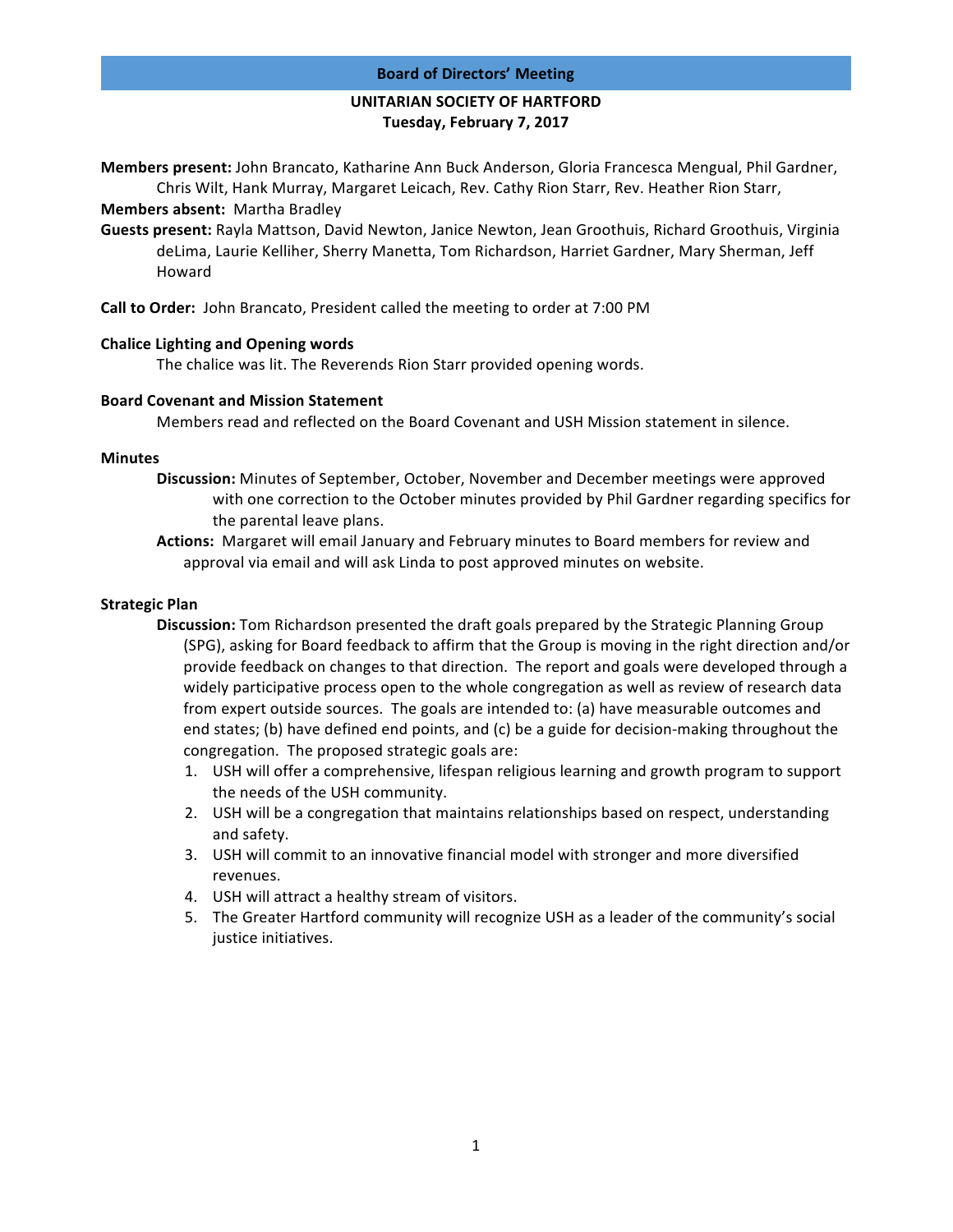# **UNITARIAN SOCIETY OF HARTFORD Tuesday, February 7, 2017**

# **Strategic Plan (cont.)**

Tom summarized some of the themes that emerged from the surveys and other input from the congregation relative to the 5 goals above:

- 1. Support for improvements to our physical space to support our lifespan learning.
- 2. Our sense of respect, understanding and safety involves:
	- a. Covenants about for how we interact with one another
	- b. A clear administrative structure
	- c. Connections beyond worship
- 3. An innovative financial model might include:
	- a. Spending less time on operational issues
	- b. Developing innovative financial approaches
	- c. Relying less on stewardship
	- d. Reviewing the size and purpose of the endowment
	- e. Detailed analysis of the costs of being in this building vs. other options
- 4. Maintaining a healthy stream of visitors might involve:
	- a. Engaging and retaining them once they come
	- b. Articulating our mission and values outside of our walls
	- c. Improving our physical space  $-$  e.g. 21<sup>st</sup> century sanctuary and other space
- 5. Becoming a visible leader in social justice in Greater Hartford might involve:
	- a. Recognizing that what we do is great, but we are 'hiding our light under a bushel' to some extent
	- b. Going beyond just 'showing up' and being a clearing house
	- c. Leveraging relationships within the community more vs trying to do to do so much by ourselves
	- d. Seeking out press coverage, raising our profile

Board members asked questions for clarification, and made a few suggestions for the SPG to consider in their final proposal, and stressed the importance of building in a process for buy-in by all four of the Councils.

**Decision:** None needed at this time

Actions: Board will vote on endorsement of the goals at the March meeting

### **Budget Review 2016-17**

**Discussion:** Phil Gardner provided a concise overview of FY 16-17 revenue and expenses as of December 30<sup>th,</sup>.

- Revenue Highlights: Year to date we have received 62% of pledged amount (consistent with this time in prior years), \$6,115 in non-pledge giving, prior year pledges of \$5,942 (vs. \$4,000 budgeted). Based on non-performing pledges of \$26,805, Brian Mulllen projects a  $$1,367$  shortfall in pledge income for this fiscal year.
- Expense Highlights: Expenses for general maintenance are approximately \$9,000 and Brian projects \$15,000 for the year, \$5,000 over budget. Phone expenses are \$1,100 over budget for the year, due to the switch from Frontier to Comcast for the new system and the installation costs. Phil suggests that expenses for snow removal may be lower than projected, due to minimal snow fall so far this fiscal year, with.
- •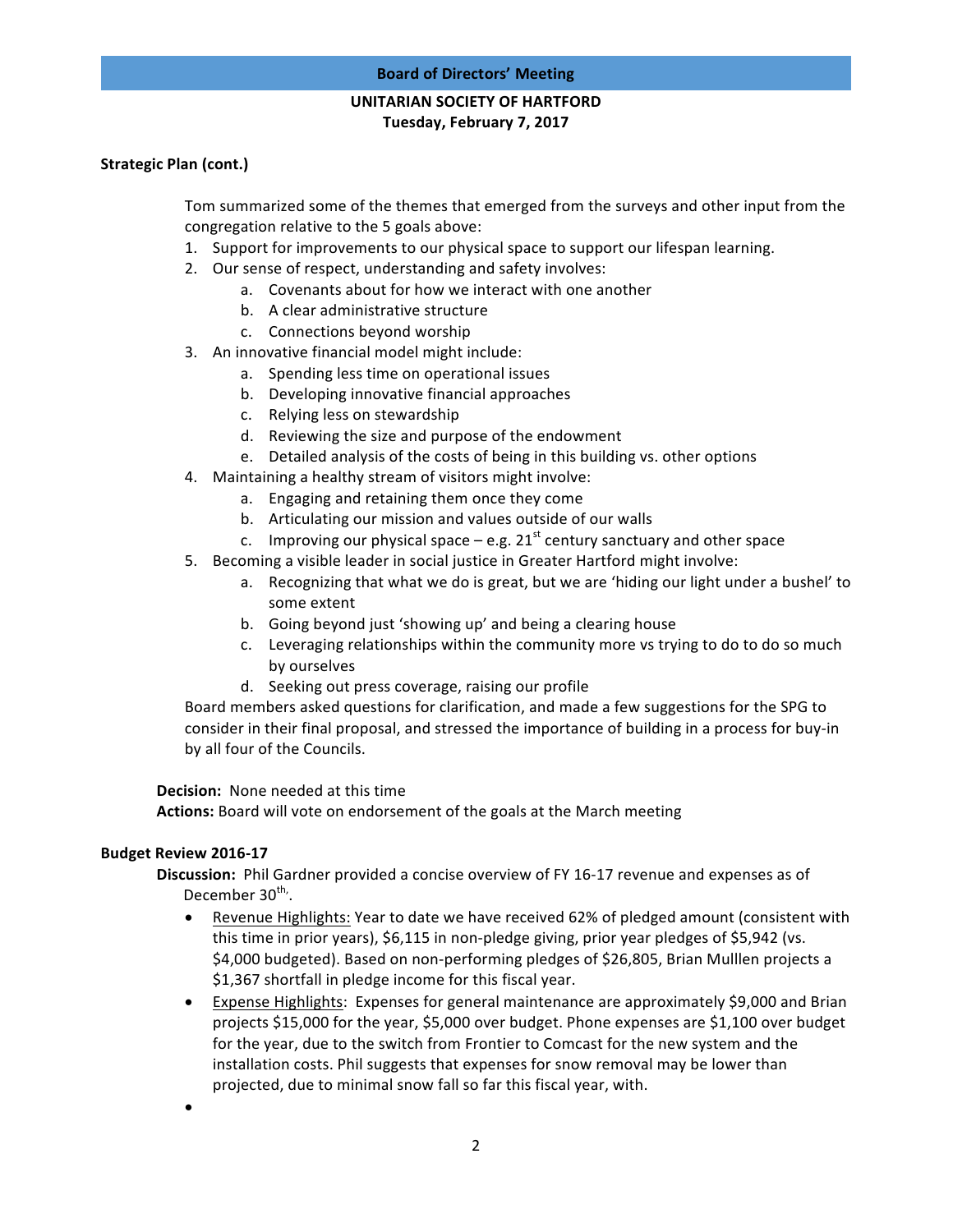### **Board of Directors' Meeting**

# **UNITARIAN SOCIETY OF HARTFORD Tuesday, February 7, 2017**

### **Budget Review 2016-17 (cont)**

- B&G small projects budget is already \$4,725 over the \$10,000 allocation, due largely to the hearing loop and the purchase of the new phone system. Phil recommended that we authorize an additional \$5,000 to be drawn from the endowment to cover this, and then reduce the allocation for B&G Small projects for next fiscal year from \$10,000 to \$5,000. Members noted that for the past couple of years we have not been consistent in requesting an annual up-date to B&G's five-year plan for small projects which is the condition for authorizing those funds to be drawn from the endowment.
- **Decision:** Katharine Ann Anderson moved and Hank seconded that up to \$5,000 in additional funds be allocated from the Endowment for FY 2016-17 to cover the additional expenses of the Building and Grounds Small Projects, not to exceed a total of \$15,000 for this fiscal year. The motion passed with 9 yeas and 1 abstention,
- Actions: Hank Murray will work with B&G to get an up-date five-year plan to the Board for review and discussion at the March Board meeting.

# **Stewardship Update**

Discussion: Laurie Kelliher and Rev. Heather provided the Stewardship Committee's update.

- The theme will be "answering the call of love".
- It will reflect the loss of the matching funds and of the lack of revenue from Performing Arts and the auction (or similar large fundraising event).
- Campaign will include pulpit testimonials and a pancake breakfast on Stewardship Sunday.
- Committee is considering stewardship broadly, including promoting fundraising initiatives within Councils/SubCouncils.
- Stewardship is sponsoring the Council Fair with a theme of "piece of the pie".
- Charts at UU, USH and You sessions and other mechanisms are being used to help new and old members think about how much they might expect to give.

**Decision:** None needed

Actions: None needed

# **Budget Draft Highlights 2017-18**

**Discussion:** Phil provided highlights of the Finance Committee's draft budget for 2017-18:

- Income:
	- $\circ$  \$43,000 from the endowment (as it has been for the past few years)
	- $\circ$  Fundraising income of \$15,000
	- o Increase pledge income from \$271,000 to \$320,000.
- Expenses:
	- $\circ$  Incremental increase in personnel budget to continue to move toward fair compensation for all staff. We are making progress but we are not there yet.
	- $\circ$  Maintain the B&G budget for general maintenance at \$10,000, even though it went considerably over that amount this year due to unanticipated one-time expenses.
	- $\circ$  Increase the Social Justice budget to \$2,500 using funds from the Petty fund (which is in the process of being re-named the Social Justice fund because it continues to be augmented with funds from other donors).
	- $\circ$  Increase RE training budget by \$1,000
	- $\circ$  Increase the budget for worship supplies by \$500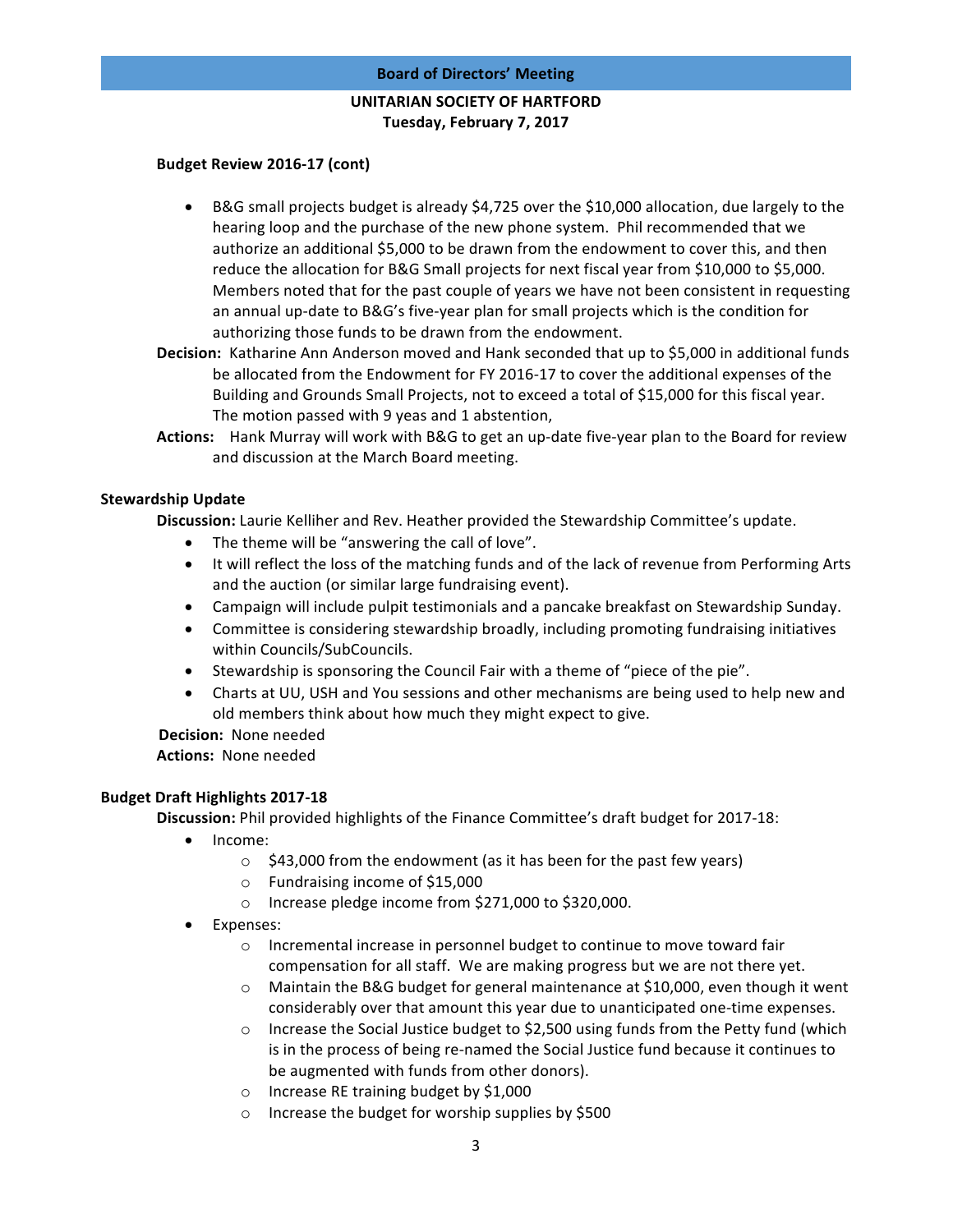#### **Board of Directors' Meeting**

# **UNITARIAN SOCIETY OF HARTFORD Tuesday, February 7, 2017**

### Budget Draft Highlights 2017-18 (cont.)

- Overall changes:
	- $\circ$  Reduce expenses by + \$12,000
	- $\circ$  Set stewardship goal at \$324,000 and budget \$308,000 for expenses

**Decision:** None needed at this time

**Actions:** None needed at this time

# **Executive Session**

- **Discussion:** Board discussed various financial and personnel projections and plans as they related to the budget for FY 2017-2018.
- **Decision:** The Board endorsed specific personnel and financial strategies reflected in the proposed budget for next fiscal year.

**Actions:** None needed at this time

# **Donation Policy Proposal**

- **Discussion:** Hank presented two alternative proposals from the Finance Committee to clarify policies and procedures for the handling of donations and gifts to USH. The only difference between the two proposals related to unrestricted gifts of \$1,000 or more. In Version One, the donation would be deposited into the General Fund and remain there while the Board, with recommendations from the Finance Sub-Council and input from the congregation for donations over \$25,000, decides how the donation can best address the goals and needs of the congregation. The only difference in Version Two is that the donation would be deposited in the Endowment while that decision-making process proceeds. The Board discussed the pros and cons of the two proposals and made some suggestions as to wording.
- **Decision:** The Finance Sub-Council will revise, based on Board input, and present a revised proposal for a Board vote at the March meeting.

**Actions:** The Board will take action on this policy at its next meeting in March

### **Green Sanctuary Update**

**Discussion:** Jeff Howard updated the Board on new developments and initiatives:

- Jeff encouraged Board members to review the "Lead by Example" proposal from the Green Sanctuary SubCouncil, sent via email.
- There will be a People's Climate March in Washington DC on April 29. The Green Sanctuary Sub-Council is recruiting people at USH to participate, hoping to have a bus-full or more.
- There was a Solarize Connecticut table at the All Council Fair and Green Sanctuary will sponsor a Solarize workshop during coffee hour on March 5<sup>th</sup>.
- The discussion clarified that while the Solarize Connecticut project can be promoted on the boards and kiosks along with other programs and projects, any other displays or tabling by a Solarize Connecticut vendor should occur in locations in the Meeting House other than Fellowship Hall or the Upper or Lower Lobby.
- We are eligible for a free energy efficiency audit of our building as part of the installation of our solar panels and that process is underway. Results will be available later this spring. **Decision:** None needed at this time.

Actions: None needed at this time.